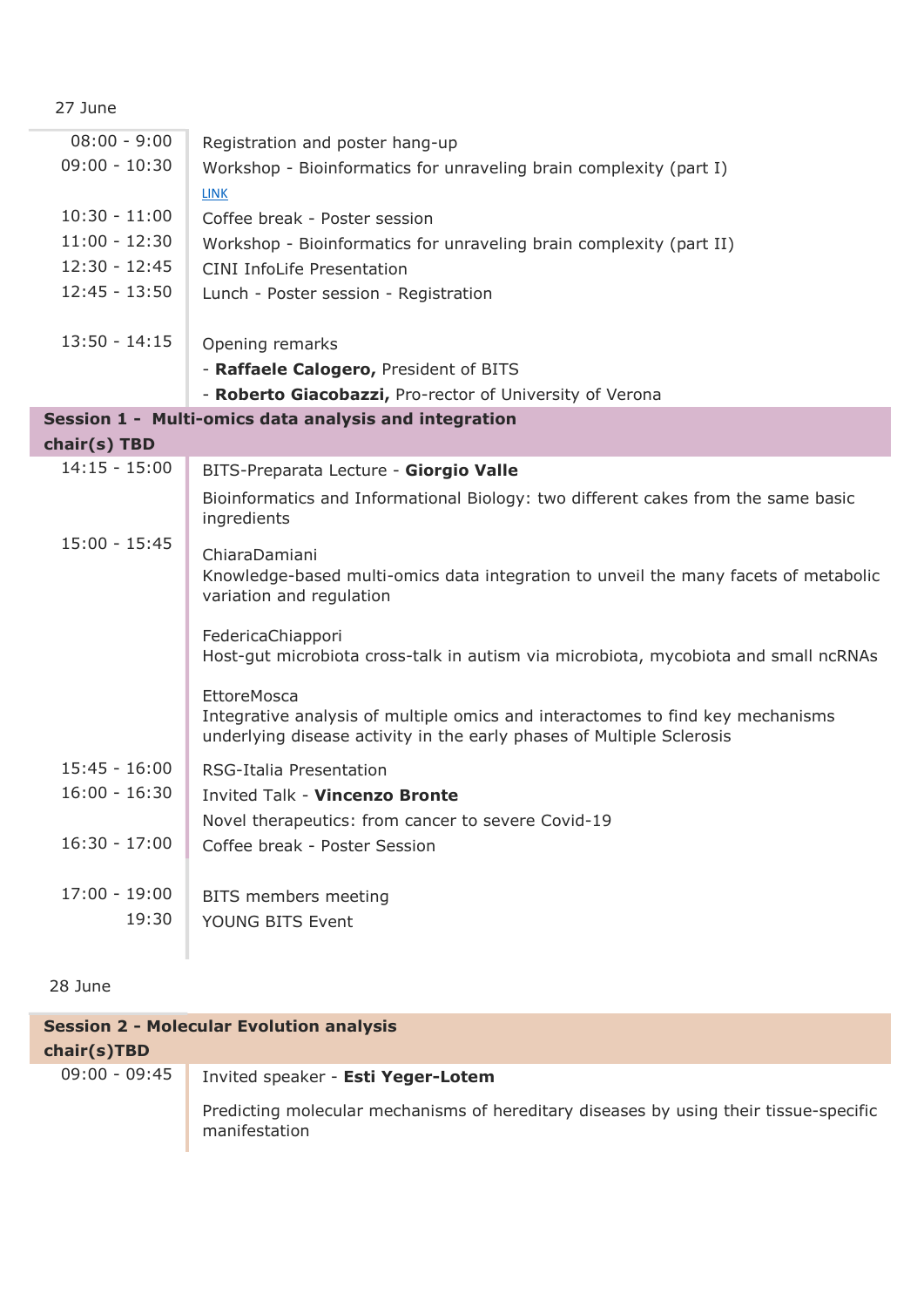| $09:45 - 10:30$ | DavideMarnetto<br>Ancestral genomic contributions to complex traits in contemporary Europeans                                                   |  |
|-----------------|-------------------------------------------------------------------------------------------------------------------------------------------------|--|
|                 | FerdinandoFiumara<br>Amino acid repeat length co-evolution in neural proteins                                                                   |  |
|                 | Pier FedericoGherardini<br>Identification of RNA modules in human IncRNAs                                                                       |  |
| $10:30 - 11:00$ | Coffee break - Poster Session                                                                                                                   |  |
|                 | <b>Session 3 - Algorithms for Bioinformatics</b>                                                                                                |  |
| chair(s)TBD     |                                                                                                                                                 |  |
| $11:00 - 11:30$ | <b>Invited Talk - Massimo Delledonne</b>                                                                                                        |  |
|                 | De novo genome assembly across multiple species                                                                                                 |  |
| $11:30 - 12:45$ | BenedettoPolimeni<br>IRescue: single cell uncertainty-aware quantification of transposable elements<br>expression                               |  |
|                 | GiorgioValentini<br>Right Normalized Laplacian improves the performance of Node2Vec embedding for<br>edge prediction in STRING PPI Graphs       |  |
|                 | AtzeniRossano<br>A novel affordable and reliable framework for accurate detection and comprehensive<br>analysis of somatic mutations in cancer. |  |
|                 | AndreasGisel<br>3-Tag RNA-sequencing                                                                                                            |  |
|                 | Zahrasadat Alavikakhki<br>Metabolite identification in tandem MS untargeted metabolomics studies                                                |  |
| $12:45 - 13:00$ | Presentation of BITS 2023                                                                                                                       |  |
| $13:00 - 14:15$ | Lunch - Poster session - Registration                                                                                                           |  |
|                 | Session 4 - Computational transcriptomics and RNA data analysis                                                                                 |  |
| chair(s) TBD    |                                                                                                                                                 |  |
| $14:15 - 15:00$ | Invited Speaker - Francesco Iorio                                                                                                               |  |
| $1500 - 15:15$  | Optimisation and drug-discovery oriented analyses of CRISPR screens<br><b>SIBIM Presentation</b>                                                |  |
| $15:15 - 16:30$ | LorenzoFranchitti<br>A computational pipeline for functional analysis of alternative splicing events                                            |  |
|                 | SimoneAvesani<br>A new space-based method for downstream analysis of spatial transcriptomics data                                               |  |
|                 | ValentinaLorenzi<br>Not all fetal gonadal macrophages are alike: a tale of three phenotypes                                                     |  |
|                 | LuigiMansi<br>REDIportal: the RNA editing comprehensive catalog                                                                                 |  |
|                 | DanieleMercatelli<br>Detection of pan-cancer surface protein biomarkers via a network-based approach on<br>transcriptomics data                 |  |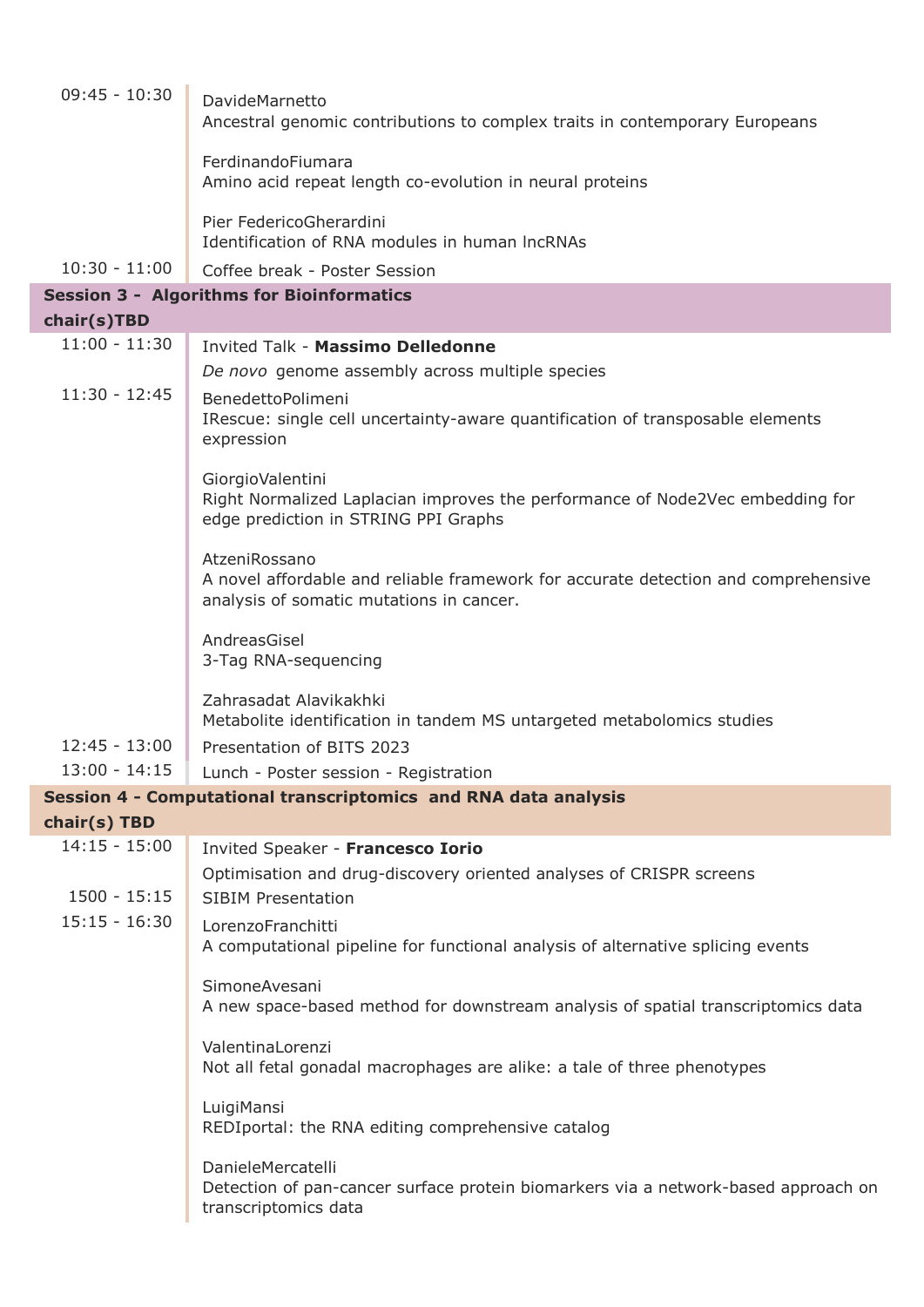| <b>Session 5 - Drug and therapies discovery</b> |                                                                                                                  |  |
|-------------------------------------------------|------------------------------------------------------------------------------------------------------------------|--|
| $16:30 - 17:00$                                 | Coffee break - Poster Session                                                                                    |  |
| $17:00 - 17:30$                                 | Invited Talk - Aldo Scarpa                                                                                       |  |
|                                                 | The International Cancer Genome Consortium                                                                       |  |
| 17:30 - 18:00                                   | SimonePernice<br>GreatNector: a new perspective on personalized drug therapy for MS patients                     |  |
|                                                 | DeborahGiordano<br>Molecular docking simulations for the screening of putative ligands of SARS-CoV-2<br>proteins |  |
| $18:00 - 19:30$                                 | Social Activities                                                                                                |  |
| 20:00                                           | Social Dinner                                                                                                    |  |

## 29 June

| <b>Session 6 - Metagenomics</b>                             |                                                                                                 |
|-------------------------------------------------------------|-------------------------------------------------------------------------------------------------|
| chair(s) TBD                                                |                                                                                                 |
| $09:00 - 09:45$                                             | <b>Invited Speaker - Erik Garrison</b>                                                          |
|                                                             | Genomes from many frames of reference                                                           |
| $09:45 - 10:30$                                             | <b>GrazianoPesole</b><br>New challenges in shotgun metagenomics with kMetaShot                  |
|                                                             | MatteoComin<br>Refined Classification of Metagenomic Long reads with Overlap Graphs             |
|                                                             | MatteoCalgaro<br>benchdamic: benchmarking of differential abundance methods for microbiome data |
| $10:30 - 11:00$                                             | Coffee break - Poster Session                                                                   |
| Session 7 - Artificial intelligence in biology and medicine |                                                                                                 |
| chair(s)TBD                                                 |                                                                                                 |